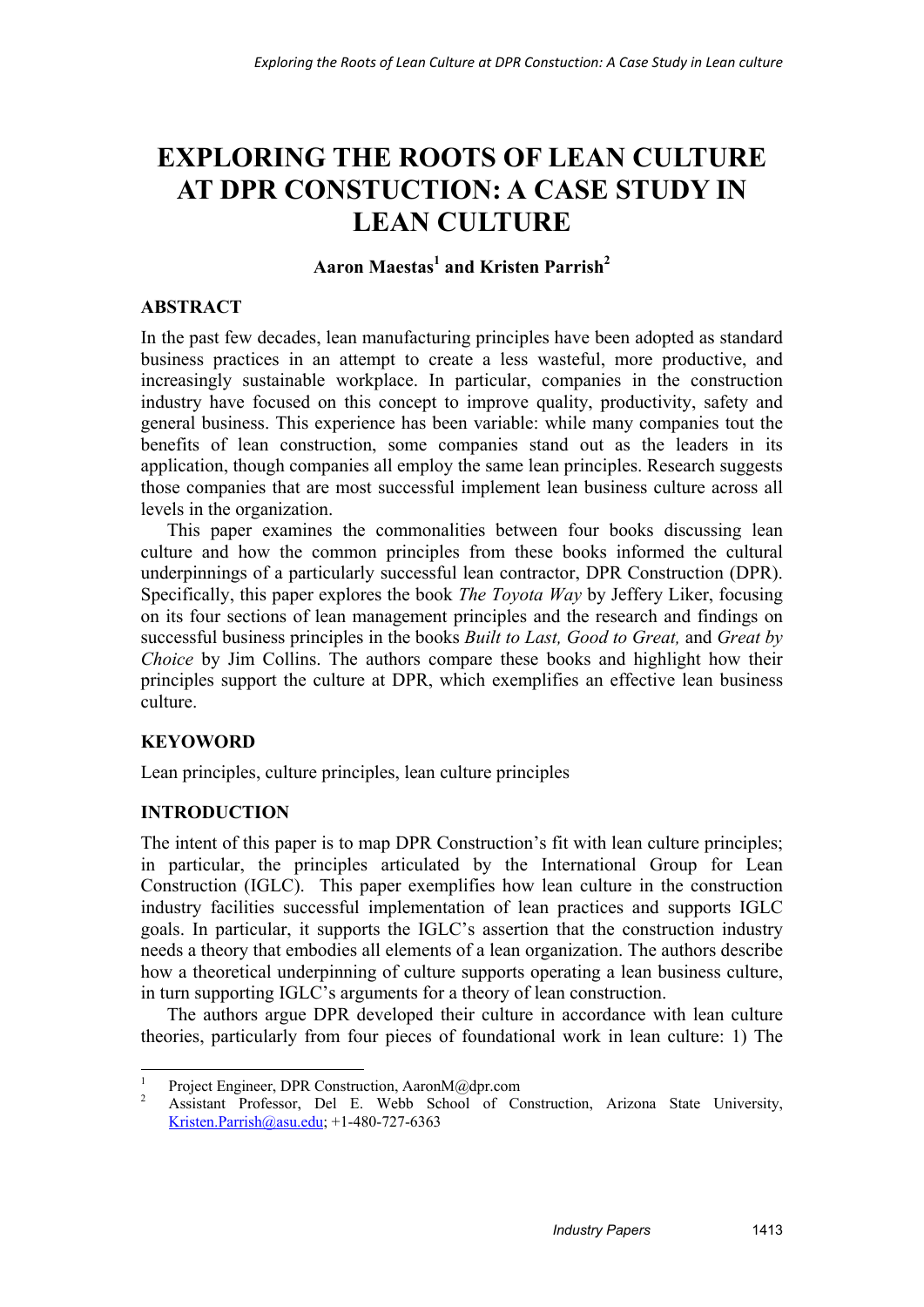book, *The Toyota Way* (Liker 2004); because of its stance and study of lean management principles which translate into lean culture; 2) The books *Good to Great* (Collins 2001); 3) *Great by Choice* (Collins and Hansen 2011)*,* and; finally, 4) *Built to Last* (Collins and Porras 1990), for their researched material on cultural business principles that highly successful, lasting companies have shared during varying historical and economic environments.

This paper maps the four sections of management principles cited in *The Toyota Way* (Liker 2004) to the successful business principles described in *Good to Great*  (Collins 2001), *Great by Choice* (Collins and Hansen 2011), and *Built to Last*  (Collins and Porras 1990) and finally, to the founding fundamental principles of DPR, illustrating DPR's pursuit of lean culture within their organization. The authors highlight how DPR Construction developed their own lean business culture based on theories found in the previously-mentioned books and how this lean culture supports their success. Specifically, the authors discuss how lean culture supports great results, customer satisfaction, top industry rankings, community involvement, and market leading work. Finally, the authors' comparisons illustrate that operating under the theory of lean culture directly aligns successful decision making in lean with successful business principles.

#### **FOUNDATIONAL WORK**

This section begins with a definition of organizational culture and then summarizes the research of Jeffery Liker and Jim Collins on lean culture, and this work provides the authors of this paper a foundation to derive a theory for lean culture. Note the authors do not claim this is the only work in lean culture; rather, it is work that DPR leveraged to develop their culture. The authors base the theory on the Merriam-Webster definition of theory: the general principles or ideas that relate to a particular subject. The authors use the *Toyota Way* by Liker to establish lean principles and *Built to Last, Good to Great, and Great by Choice* by Collins to establish culture principles, which relate to the subject of lean culture theory. The authors emphasize the following words printed in bold as the descriptive derivative of each principle, i.e. lean and cultural principles, respectively, which best describe and relate to the subject of lean culture.

The authors assert it is first critical to assure a shared understanding of the term "culture" in the context of this paper. To that end, they borrow the definition of organizational culture from Ravasi and Schultz (2006): "organizational culture is a set of shared mental assumptions that guide interpretation and action in organizations by defining appropriate behavior for various situations." Essentially, organizational culture is the shared understanding of the organization's values on the part of all employees. Ravasi and Schultz further argue that management can manage culture through continual repetition of organizational values and evaluation of whether or not employees demonstrate the "organizational" interpretations and mental assumptions consistently.

This study's foundation for lean management principles is *The Toyota Way* (Liker 2004) which uncovers 14 management principles that form the foundation for Toyota's revolutionary "lean production." Liker divides the 14 management principles into four sections: 1) long-term **philosophy**, 2) the right **process** will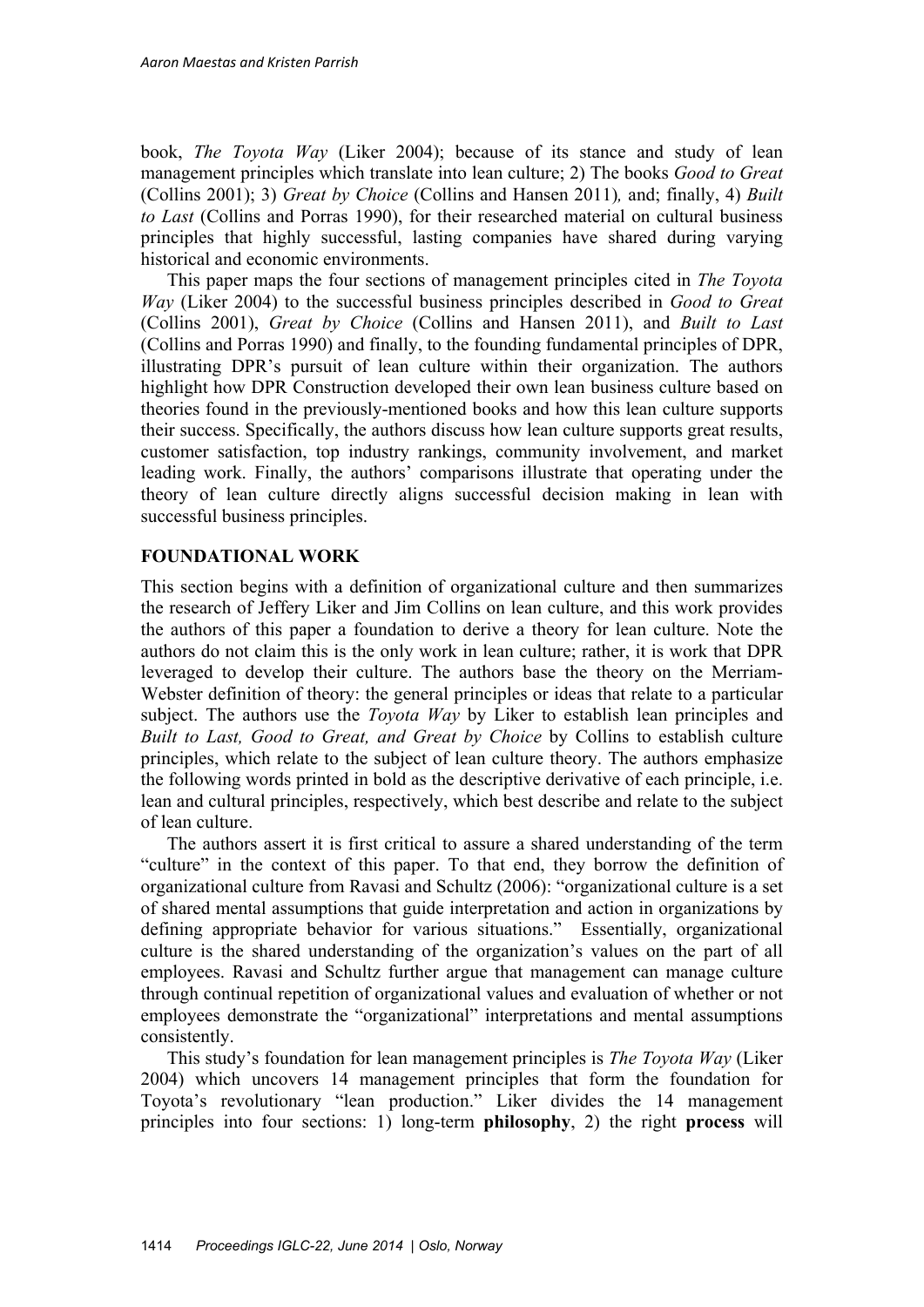produce the right results, 3) add value to the organization by developing your **people** and partners, and 4) continually solving root problems drives organizational **learning**.

The authors found the main descriptive derivative for each of the four lean management principle sections in *The Toyota Way* to be:

- Philosophy
- Process
- People
- Learning

This study's *foundation* for cultural principles: *Built to Last, Good to Great, and Great by Choice,* in-part or entirely, by Jim Collins.

Collins describes his book *Built to Last*, as a study of the founding, growth, and development of eighteen exceptional companies that have stood the test of time. By studying these companies, Collins was able to uncover timeless fundamentals that enable organizations to endure and thrive. The authors of this paper used the following four fundamental principles, derived from Collins writing, for this research: 1) build a company around a core **ideology**, 2) clock **building**, not time telling, 3) build a cult-like **culture**, and 4) preserve the core and stimulate **progress**.

The authors found the main descriptive derivative for each of the four lean cultural principle sections in *Built to Last* to be:

- Ideology
- Building
- Culture
- Progress

Collins describes his book *Good to Great* as a study regarding why some companies make the leap to greatness and others do not. By studying these companies, Collins found that each of these transformations was characterized by a commitment to excellence process, based on fundamental principles, which kept each company, its leaders, and its people on track. The authors of this paper used the following four fundamental principles, derived from Collins' writing, for this research: 1) disciplined **thought**, 2) flywheel **momentum**, 3) disciplined **people**, 4) disciplined **action**.

The authors found the main descriptive derivative for each of the four lean cultural principle sections in *Built to Last* to be:

- Thought
- Momentum
- People
- **Action**

Collins describes his book, *Great by Choice*, as a study of managing through chaos and describes why some companies thrive in doing so. By studying these companies during a fast-moving, unpredictable, and rapidly changing environment, Collins found that companies achieved spectacular results largely due to distinctive,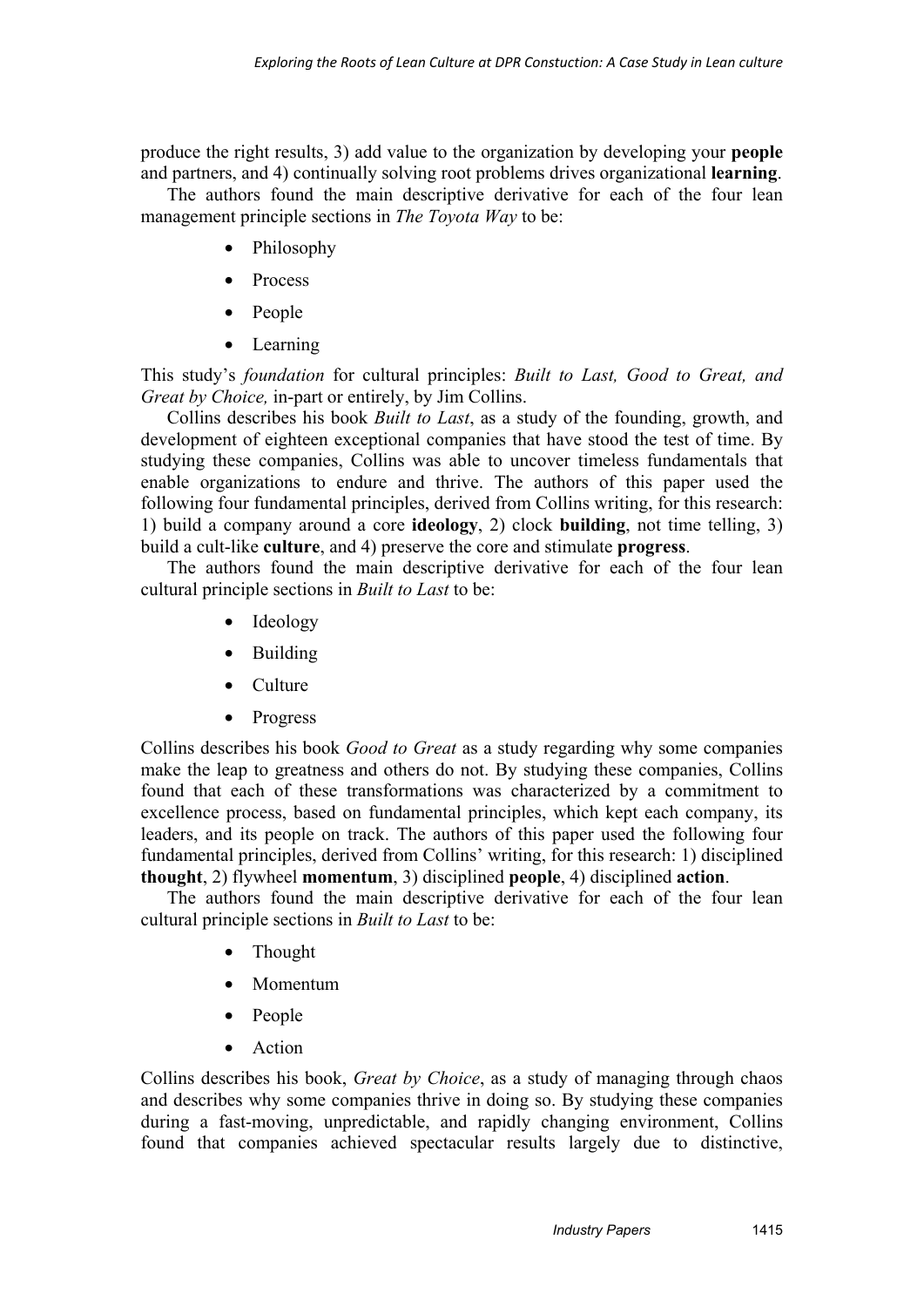fundamental behaviors of their leaders. The authors of this paper use the following four behavioral principles from *Great by Choice* for this research: 1) fanatic **discipline**, 2) empirical **creativity**, 3) level five **ambition**, and 4) **productive**  paranoia.

The authors found the main descriptive derivative for each of the four lean cultural principle sections in *Built to Last* to be:

- Discipline
- Creativity
- Ambition
- Productive

Based on the research presented above, the authors of this paper documented descriptive commonalities between lean management principles and successful business culture principles. They found that the four lean management principles in the *Toyota Way* and the four successful cultural principles in *Built to Last, Good to Great, and Great by Choice*, respectfully, relate to the theory of lean culture.

Table 1 summarizes the authors' findings by matching the descriptive derivatives of each piece of the foundational works' lean and cultural management principles. Table 1 shows the relation of lean culture principles, summarized by their descriptive derivative, with one another from across the foundational literature. Each group, 1 through 4 as seen in the table, host a common theme that relates to lean culture. These groups of descriptive derivatives illustrate the theory of lean culture within an organization. Furthermore, the descriptive groups in Table 1 highlight the cultural underpinnings of DPR Construction, which exemplifies an effective lean culture.

| Group        | The Toyota Way | <b>Built to Last</b> | <b>Good to Great</b> | <b>Great by Choice</b> |
|--------------|----------------|----------------------|----------------------|------------------------|
| $\mathbf{1}$ | philosophy     | thought              | ideology             | discipline             |
| 2            | process        | momentum             | building             | creative               |
| 3            | people         | people               | cultures             | ambition               |
| 4            | learning       | action               | progress             | productive             |

| Table 1: Descriptive Derivative Words of Lean Culture Theory |  |  |
|--------------------------------------------------------------|--|--|
|--------------------------------------------------------------|--|--|

## **BACKGROUND: DPR COMPANY PROFILE**

DPR Construction, Inc. was founded in 1990 by Doug Woods, Peter Nosler and Ron Davidowski, (the D, the P and the R). DPR intended to approach construction as a service business rather than as a manufacturing business (DPR 2014). To that end, DPR is a full-service contractor serving 5 core markets, near exclusively in the United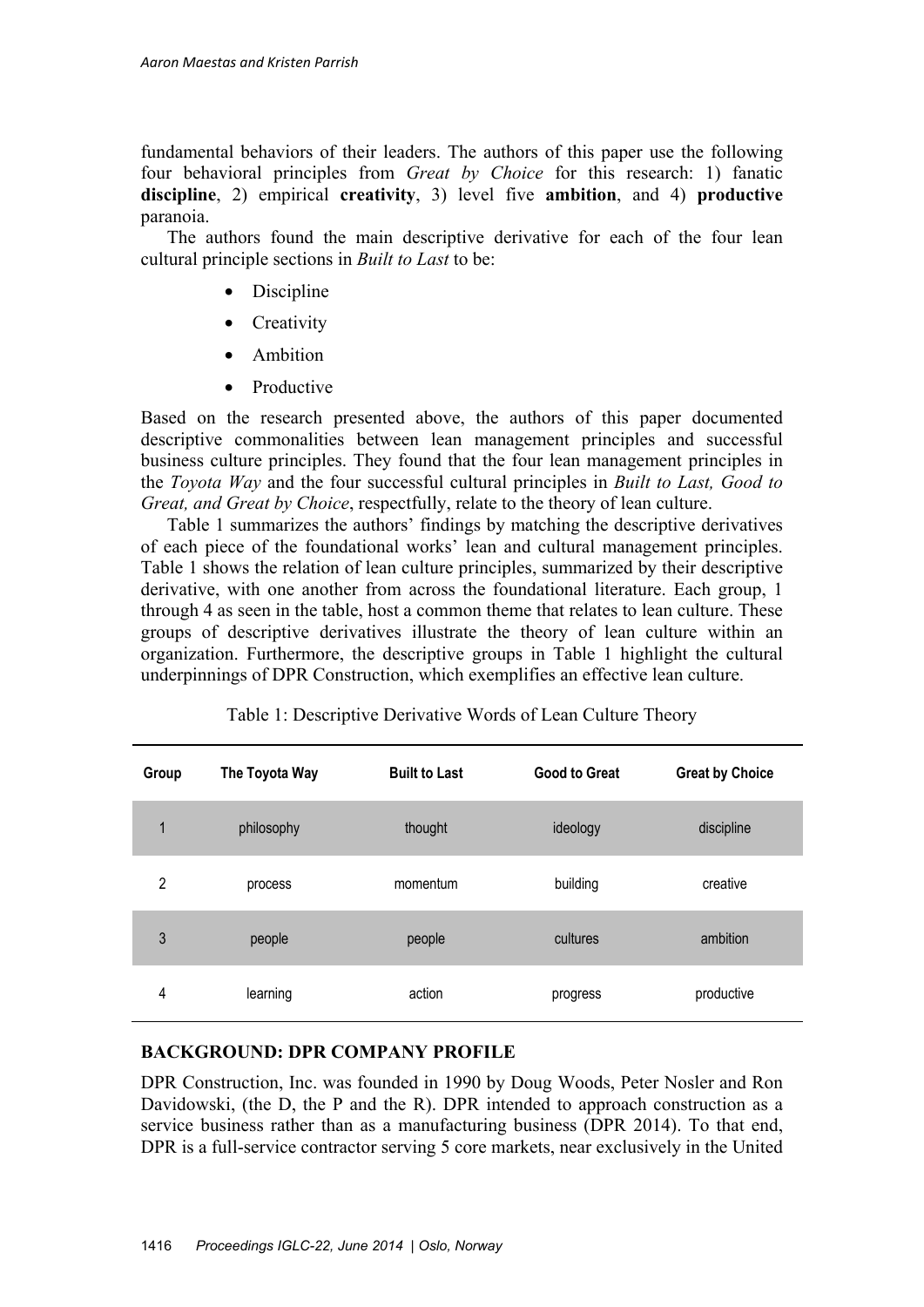States. DPR employs more than 2,500 people across their nineteen U.S. offices. DPR adopted lean construction in support of one of the company's core values, namely "pursuit of being ever forward and harnessing continuous improvement at all levels." This spirit empowers employees to search for room to improve and help each of the processes the company engages in to become more lean. It encourages decision making to be made at the lowest possible levels, where information is most readily available, and intellectual waste at higher levels is never wasted; ultimately leveraging a very lean decision making process. Said process requires personal accountability, self-initiative, discipline, and learning for each of DRP's employees.

## **METHODS**

Relying on the compiled researched knowledge set forth by the foundational work, the authors set the objective of explaining the success of DPR in terms of their culture that facilities lean practices and in turn, success. To do so, the authors seek to map the groups in Table 1 to DPR's founding principles, which underpin their company culture. Once the mapping was complete, the authors argue the case that the culture supports the company's success.

The authors note that measuring culture is a difficult task, and one outside the scope of this paper. While certain aspects of the organization lend themselves to measurement, e.g., profit, other aspects, e.g., to be one of the most admired companies by 2030, do not. More research around measuring and quantifying culture may be required within the IGLC community. For the purposes of this paper, assessments of culture included observation by the authors, a review DPR's documentation on company values and culture, and personal communications between the authors and DPR employees focused on culture. Finally, the lead author is a DPR employee and brings his personal experience to bear on this paper.

The authors note they selected DPR as a case study for two reasons: (1) DPR has been an avid supporter of and participant in the IGLC and as such, DPR wanted to evaluate how involvement in this organization influences their culture; and (2) DPR takes organizational culture very seriously and evaluates a potential employee's ability to fit into their culture in hiring decisions.

#### **MAPPING DPR'S CULTURE TO THE FOUNDATIONAL WORK**

The authors begin their analysis by examining the background of DPR, dating back to its origination. Along with DPR's impressive pace of growth and revenue generation (reaching \$2.5 billion annually from 1990 to 2013) the true value, in the case of this study, comes from the cultural principles and business practices that the company was founded on. The authors attribute DPR's lean culture to these founding principles and practices and they map these principles to the foundational work.

Table 2 presents DPR's founding principles and maps them directly to the foundational work of Liker and Collins, illustrating how the founding fundamentals as the form DPR's lean culture.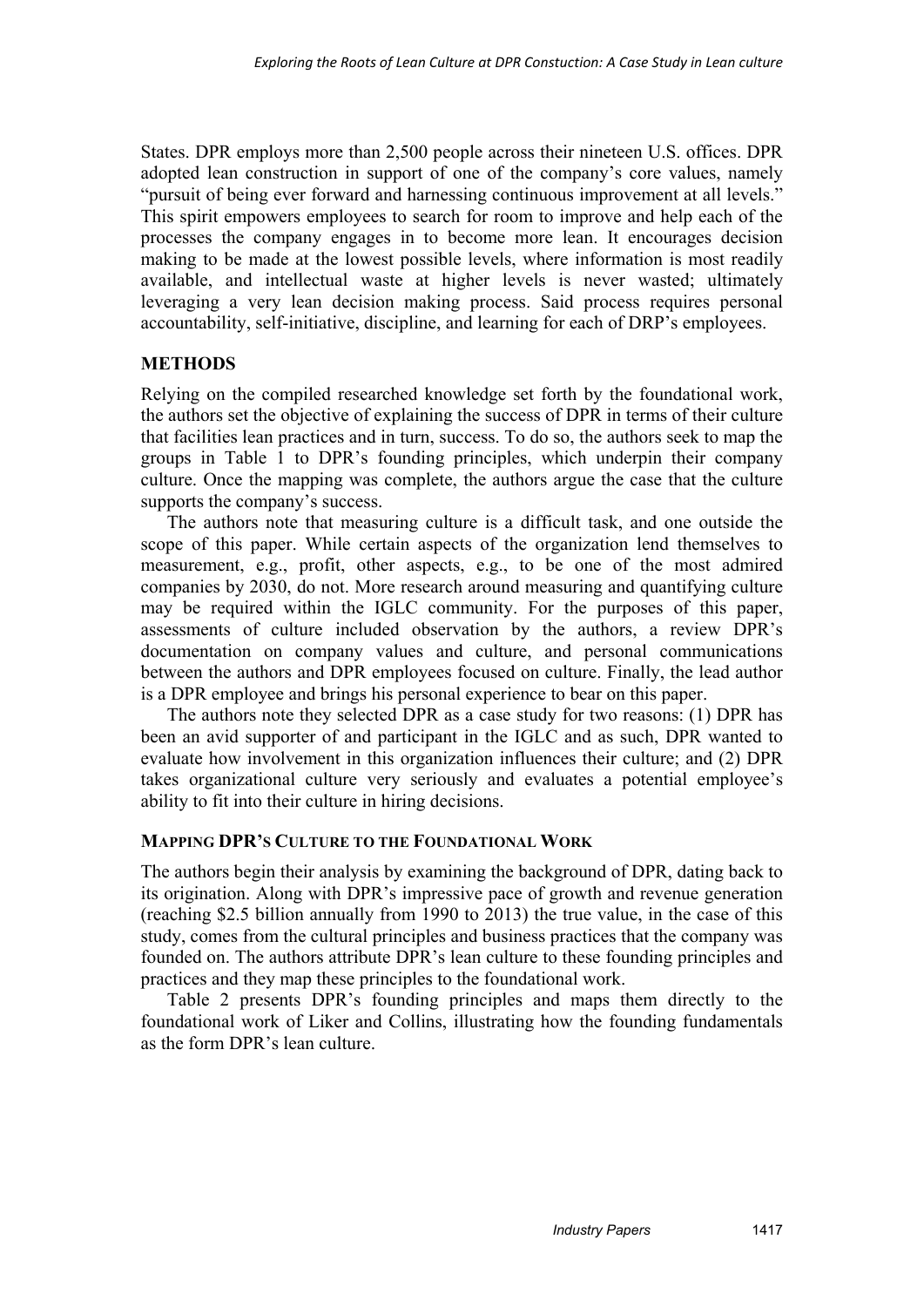| <b>Element of DPR Culture</b> | <b>DPR's Founding Principles</b>                                                                                                             |  |  |
|-------------------------------|----------------------------------------------------------------------------------------------------------------------------------------------|--|--|
| Purpose                       | DPR Exists to Build Great Things                                                                                                             |  |  |
| Core Values                   | Integrity, Enjoyment, Uniqueness, Ever Forward                                                                                               |  |  |
| <b>Mission</b>                | To be one of the most admired companies by the year 2030                                                                                     |  |  |
| Core Markets                  | Advanced technology, corporate office, healthcare, higher education, life<br>sciences                                                        |  |  |
| <b>Vivid Descriptions</b>     | People practices, quality and innovation, brand image and "bullet smart",<br>integral and indispensable, great results and financial returns |  |  |
| <b>Niches</b>                 | Regional self-perform work, Special Services Groups                                                                                          |  |  |
| <b>General Operations</b>     | Innovation Team, Hardin acquisition, use of advancing technologies                                                                           |  |  |

### Table 2: DPR's Founding Principles

In consideration of Table 2, the authors immediately noted direct correlations to the DPR's principles to those of Liker and Collins in the foundational work. In fact, the authors found that every DPR fundamental mapped directly to the lean culture principles of the foundational work. As the authors analysed each fundamental, it became obvious that DPR customized a lean culture that would work for their company, in the construction industry, based on the proved lean culture principles for manufacturing organizations. Figure 1 shows how the authors map DPR's founding cultural principles to the lean management and successful business culture principles described in the foundational work.



Figure 1: DPR's Lean Culture Concept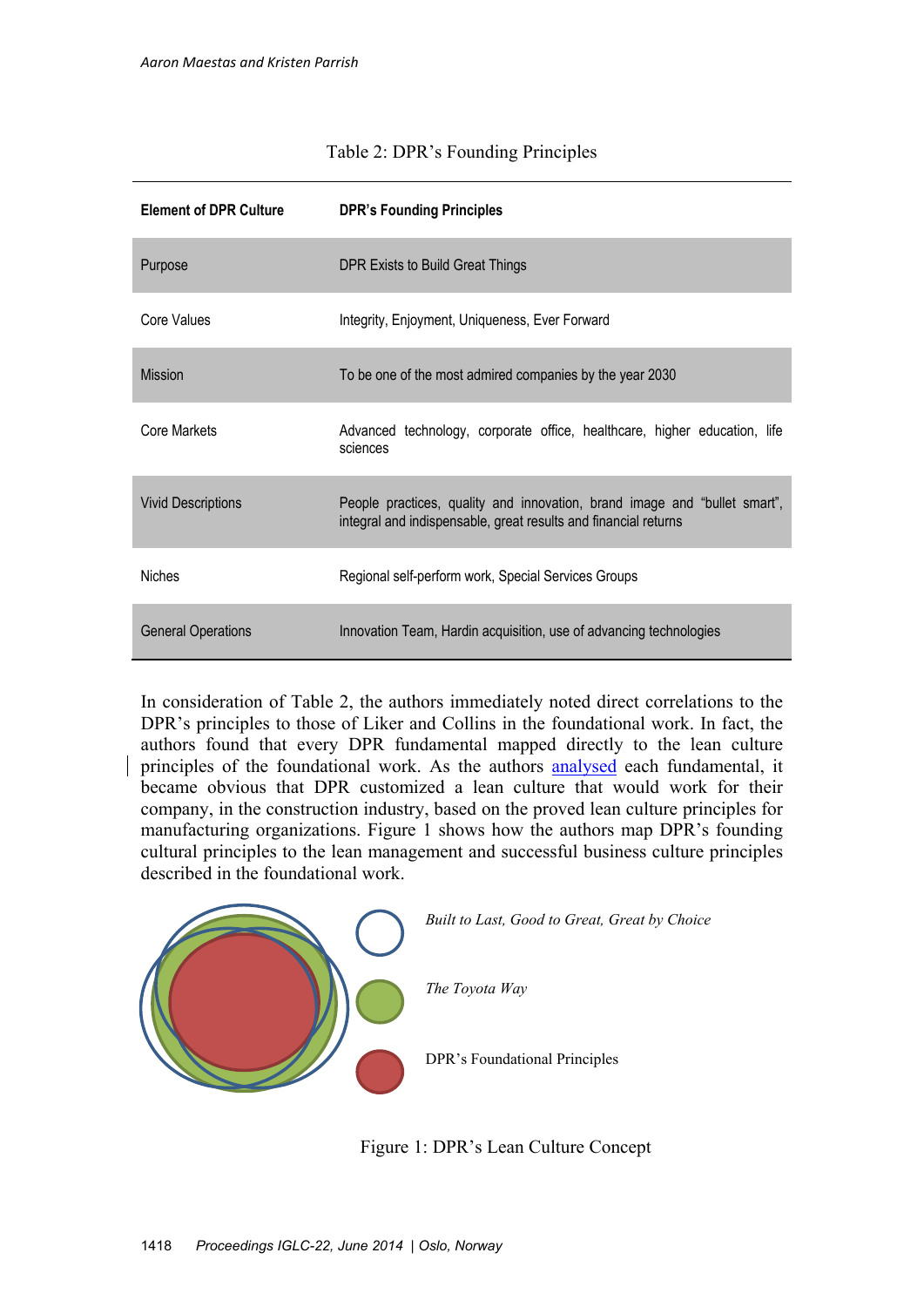In accordance with the diagram above, the authors note that, while the bulk of Collins' work directly aligns with Liker's, not all of Collins' work falls within the framework of Liker's. The detached areas of the Collins' books circles show this slight separation. The break up symbolizes aspects of *The Toyota Way's Toyota Production System* for exceptional manufacturing*,* which do not necessarily align with business culture as expressed by Collins.

Of particular note in Figure 1 is the alignment of the DPR Foundational Principles within the circles representing *The Toyota Way* and Collins' work. The substance of DPR's founding principles (Table 2) incorporate, in whole or in part, the principles discussed in in the foundational work of this paper. The DPR culture draws on lean management principles from *The Toyota Way* combined with successful cultural principles from *Built to Last, Good to Great,* and *Great by Choice;* naturally creating a lean culture. The authors' figure makes illustrates that DPR's culture is a culmination of the lean culture principles found across the entire foundation work review. DPR founded their lean culture on principles found in the work of Liker and Collins because of these authors clearly articulated how culture supports success.

It bears mention that the DPR culture includes tenets beyond those related to lean construction, e.g., DPR's mission to be one of the most admired companies by 2030. However, lean practices permeate all aspects of the culture. Lean may define the culture, e.g., "people practices" and "quality and innovation", both lean tenets, form DPR's vivid descriptions. Lean may also be the vehicle by which DPR achieves its culture. For example, DPR's purpose statement is "We exist to build great things." In order to build great things, DPR implements lean construction on their projects to understand what the owner wants and to coordinate work to ensure on-time and onbudget project delivery.

### **COMPARISON OF DPR'S FOUNDATIONAL PRINCIPLES AND THE FOUNDATIONAL WORK**

This section presents a high-level comparison of DPR's culture with the descriptive derivatives from the foundational work principles, reinforced with construction industry relevance. The authors emphasize that the descriptive derivative words can be organized in any order when describing DPR's culture.

## **DPR's Purpose: DPR Exists to Build Great Things**

- **Relation to Foundational Work Principle Group 4; Learning/Action/Progress/ Productive:** In building great things, DPR takes an approach of *learning* how to build great things, taking *action* towards building great things, making *progress* in the building of great things, and remains *productive* in the building of great things even after said great things are built.
- **Construction Industry Relevance:** DPR's purpose statement is a catch-all statement which transcends simply building construction projects. The company strives to build great relationships, great people, great teams, and great value in every endeavor.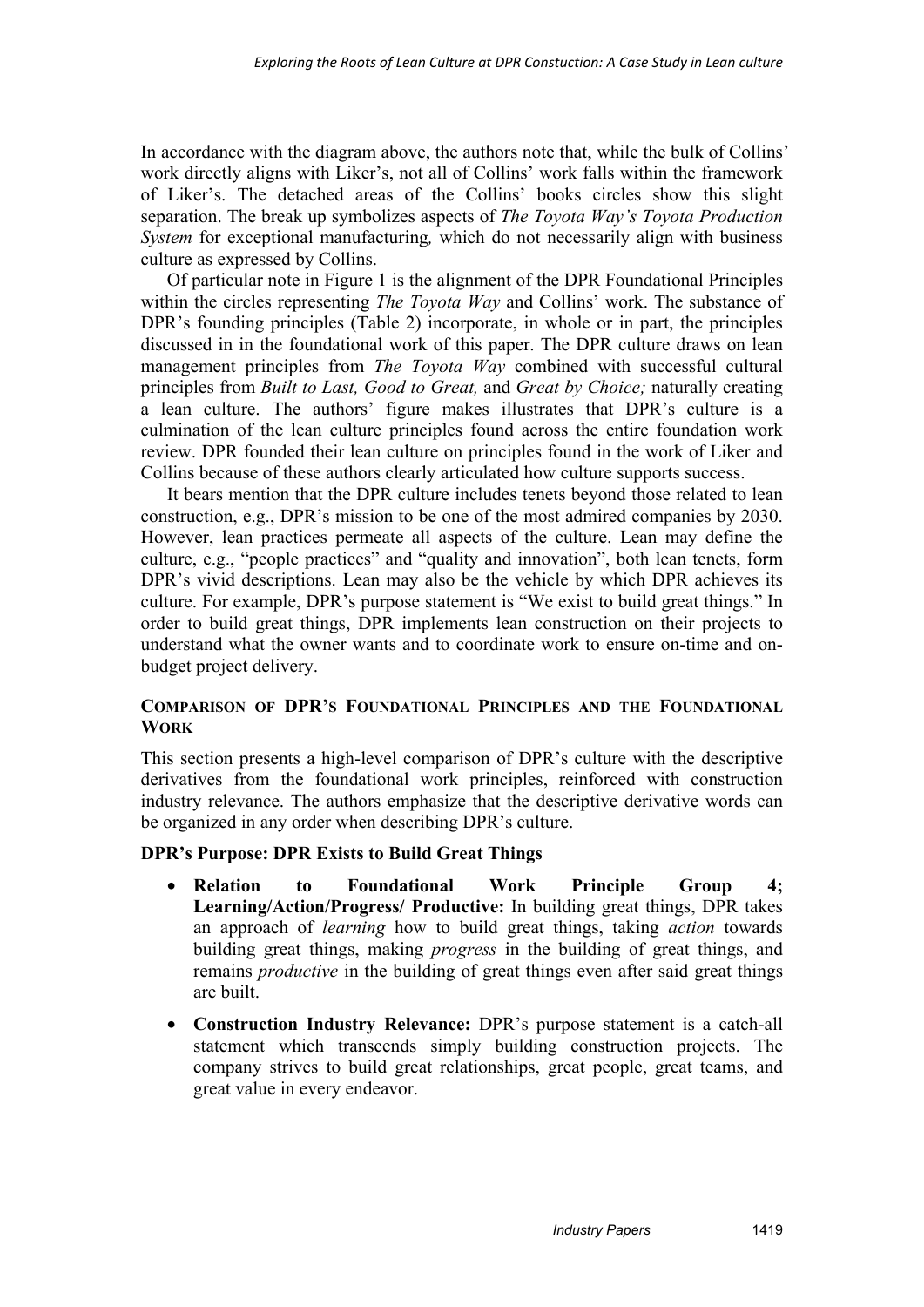### **DPR's Core Values: Integrity, Enjoyment, Uniqueness, Ever Forward**

- **Relation to All Foundational Work Principle Groups:** DPR's core values reach across all of the foundational work principle groups.
	- Integrity to DPR is: conducting business with the highest standards of honesty and fairness in order to be trusted. This description is a clear *philosophy* of ethical *thought* and *discipline* to achieve the *ideology* of trust.
	- Enjoyment to DPR is: believing work to be fun and intrinsically satisfying, if not, something is wrong. This description is emulating that work at DPR is fun *process*, where enjoyment springs *creativity*  and *builds* productive *momentum* for the company, if work was not fun there would be no productive momentum.
	- Uniqueness to DPR is: being different and more progressive than all other construction companies in the stance for something. This description allows the entrepreneurial spirit of the DPR *people* to innovate within the disciplined framework of the DPR *culture* with endless and self-less *ambition*.
	- Ever Forward to DPR is: the belief of self-initiated change, improvement, learning, and the advancement of standards for their own sake. This description is the backbone of DPR's continuous improvement culture, enabling constant *learning,* followed by aggressive and innovative self-driven *action* in the search of continuous *progress* to consistently be as *productive* as feasibly possible.
- **Construction Industry Relevance:** DPR's core values, taken together, align with the service-based construction industry that DPR positions itself in. In a customer- and employee-focused sense, the four, simple core values articulate everything DPR passionately stands for as a company. Further, these values are sustainable in every sense.

#### **DPR's Mission: To be one of the most admired companies by the year 2030**

- **Relation to Foundational Work Principle Group 1 Philosophy/Thought/Ideology/Discipline:** DPR's mission statements, when first written in 1990, have always focused on a long-term *philosophy*, with the *thought* of being a highly admired company. This *ideology* instills itself into the minds and efforts of all DPR employees to the extent that they are *disciplined* enough to actually make it happen.
- **Construction Industry Relevance:** Again, with its mission statement, DPR transcends staying within the construction industry. The company's first mission statement, written in 1992, stated that DPR was to be a truly great construction company by the year 2000; which is now credibly accomplished. Today, DPR strives to be more than simply a great construction company; rather, DPR wants to be one of the most admired companies (in and outside of the construction industry) by 2030.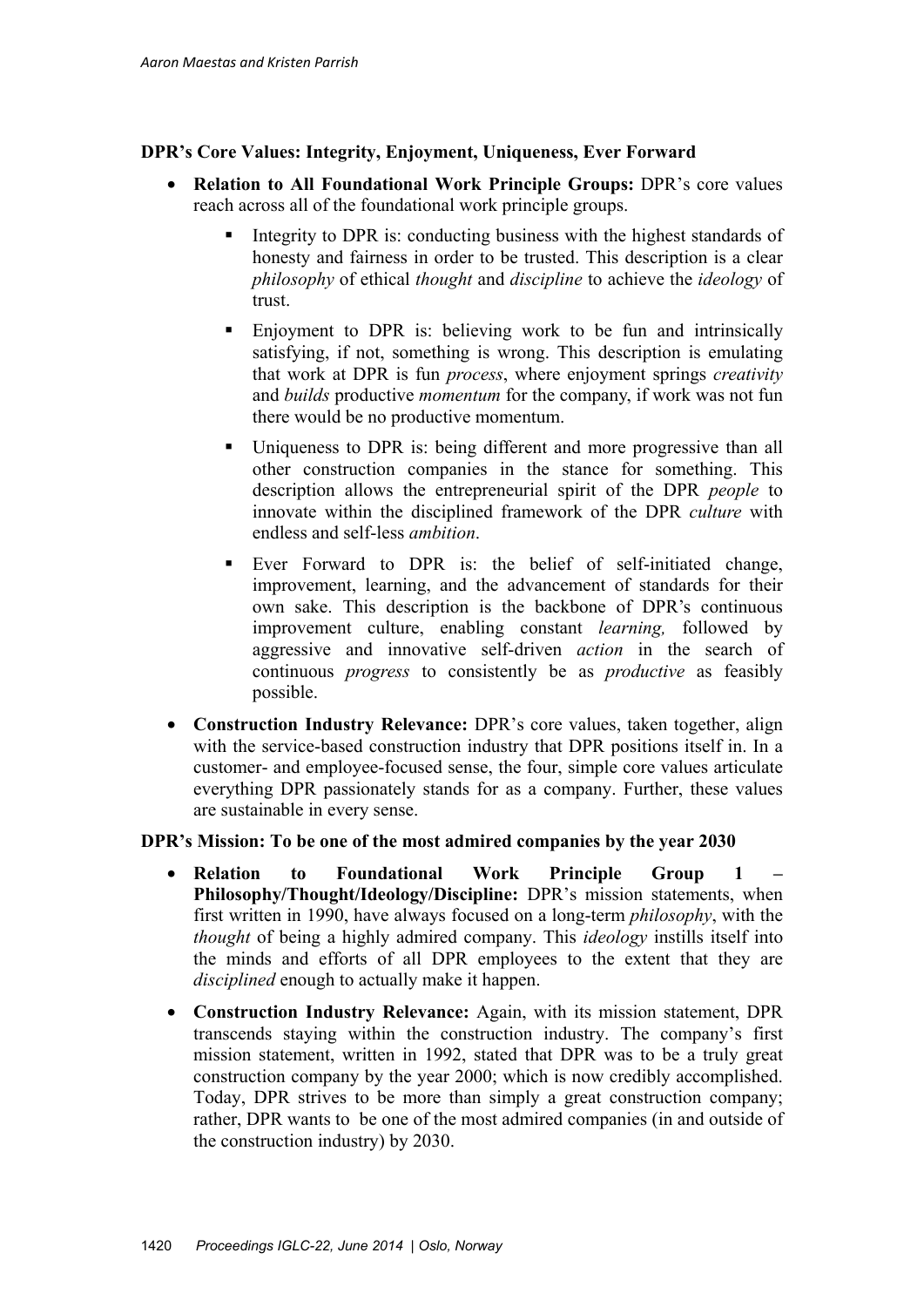**DPR's Core Markets: Advanced technology, corporate office, healthcare, higher education, life sciences** 

- **Relation to Foundational Work Principle Group 2 Process/Momentum/Building/ Creativity:** DPR did not define their core markets by chance. DPR underwent a *process* to determine which markets the company was considered the best in the world at building in. This lead to the *momentum* of gaining work in the specific markets. Then, DPR proceeded by *building* a reputation as the best in each market. DPR can now take *creative*  approaches while expanding their work within the defined core markets.
- **Construction Industry Relevance:** Defining core market sectors for chasing construction work is a lean process. It decreases numerous aspects of waste (time, resources, capital, etc.) by not allocating efforts in a market where the company has no presence.

## **DPR's Vivid Descriptions (what the company sees in its people, currently and in the future): People practices, quality and innovation, brand image and "bullet smart", integral and indispensable, great results and financial returns**

- **Relation to Foundational Work Principle Group 3 People/Cultures/Ambition:** DPR considers their *people* to be the company's greatest asset; the company invests in and develops its people unlike any construction company. This builds a *culture* within the company that drives innovation, entrepreneurialism, and discipline resulting in *ambition* of the company mission.
- **Construction Industry Relevance:** DPR's vivid descriptions of their company display the attributes of what it takes for a company to excel in the construction industry. With the vivid descriptions to set a standard, DPR can choose employee candidates, aim for and document quality and innovation, direct marketing efforts, create a need for company services within the community, and conclusively generate great results.

#### **DPR's Niches: Regional self-perform work, Special Services Groups**

- **Relation to Foundational Work Principle Group 2 Process/Momentum/Building/Creativity:** DPR's application of niche work expertise was formed by a *process* of empirical validation by each regional office. Once validated, the niche work expertise provides *momentum* to regional operation by *building* its market share presence and economic returns. The region can then *creatively* apply niche work expertise to gain more work. The same is exactly true for the utilization of special services groups in core markets. (Niche work services vary by region depending on success of the implementation; e.g., self-perform concrete, drywall, etc.)
- **Construction Industry Relevance:** By validating the success of niche work expertise per region, DPR can continue to increase margins across its regions in a lean use of its intellectual resources, time, and capital.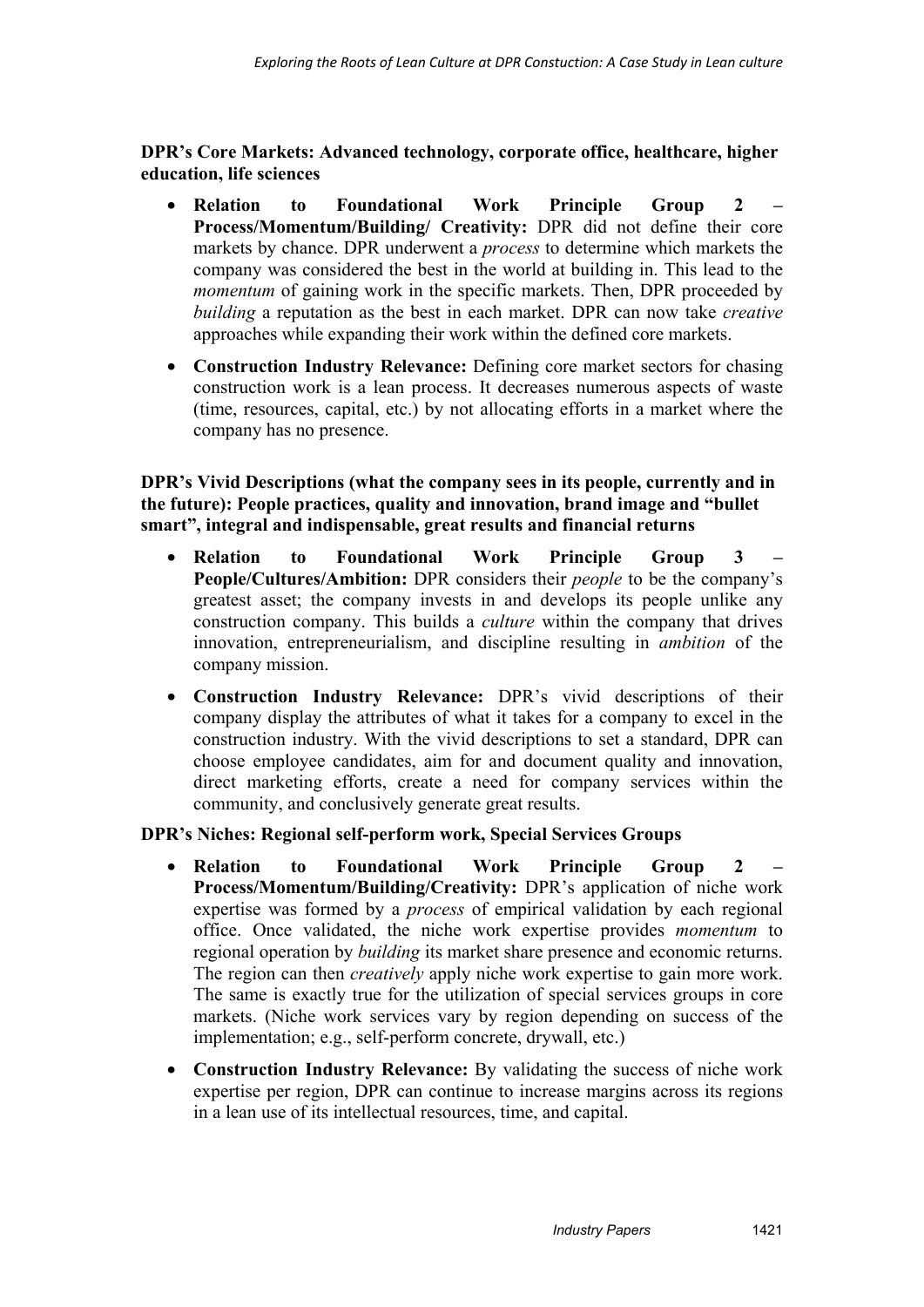## **DPR's General Operation: Innovation Team, Hardin acquisition, application of advancing technologies**

- **Relation to All Foundational Work Principle Groups:** DPR's general operations, like its core values, reach across all of the foundational work principle groups. The mindset of the entire DPR culture is geared toward longterm philosophy, not compromising core ideologies, which the company lives by with discipline, for short-term gains. DPR's greatest assets are the right people with intense and selfless ambition, self-initiated thought, quick action capabilities, and immense learning capacities. The company follows validated processes that have proven to be productive for more people than just the construction company itself. The DPR Innovation Team accepts companywide creative ideas and evaluates and implements these to keep the entire company moving ever forward. The company's use of advancing construction technologies at all internal work levels is unparalleled and supports maximum productivity. DPR's recent acquisition of Hardin Construction, in May 2013, is a clear momentum builder. DPR made the acquisition at a disciplined to facilitate accomplishing the company mission.
- **Construction Industry Relevance:** DPR's Innovation Team, application of advancing technologies, and acquisition of Hardin Construction have accelerated the company in all aspects of the construction industry from consistent modernization, to higher productivity, to higher market share. Morevoer, these moves improve safety, increase collaboration, and beyond.

#### **DISCUSSION: DPR'S CULTURE FACILITATING SUCCESS**

"Our distinct purpose of building great things and the core values we dialed in on (integrity, enjoyment, uniqueness, ever forward) emulate the way we like to work and we like to live and transcend into the way we do business, again doing something different in an industry that has not always had a reputation for integrity and doing things right the first time," said Ron Davidowski (quoted in (DPR 2014) when asked about the founding days of DPR Construction. Ron Davidowski's (the "R" of DPR) statement communicates the meaning of lean culture to DPR. DPR's daily work activities portray lean culture theory principles; moreover, DPR employees live, share, and grow these principles everyday across the entire company. As explained by Davidowski, the emulation of lean culture transcends deep into underpinnings of DPR's operating and cultural fabric, subconsciously making the company lean and unique in everything it does. As long as its lean culture is held at its core, DPR can feel free to change and adapt everything else; an attribute crucial for a successful construction company.

The theoretical underpinning of DPR's custom lean cultural principles support DPR's lean operations. Indeed, the founders of the company considered culture right from the start, and have always believed aligning culture to lean theory will yield success in the construction industry. The resulting culture feels like a way a life to individuals of the DPR organization- they live it in and out of the office everydaythey do not know any different. The culture is lean, it supports continuous improvement, and promotes employees understanding of the company's core values that can be used as motivation for continuous improvement and innovation.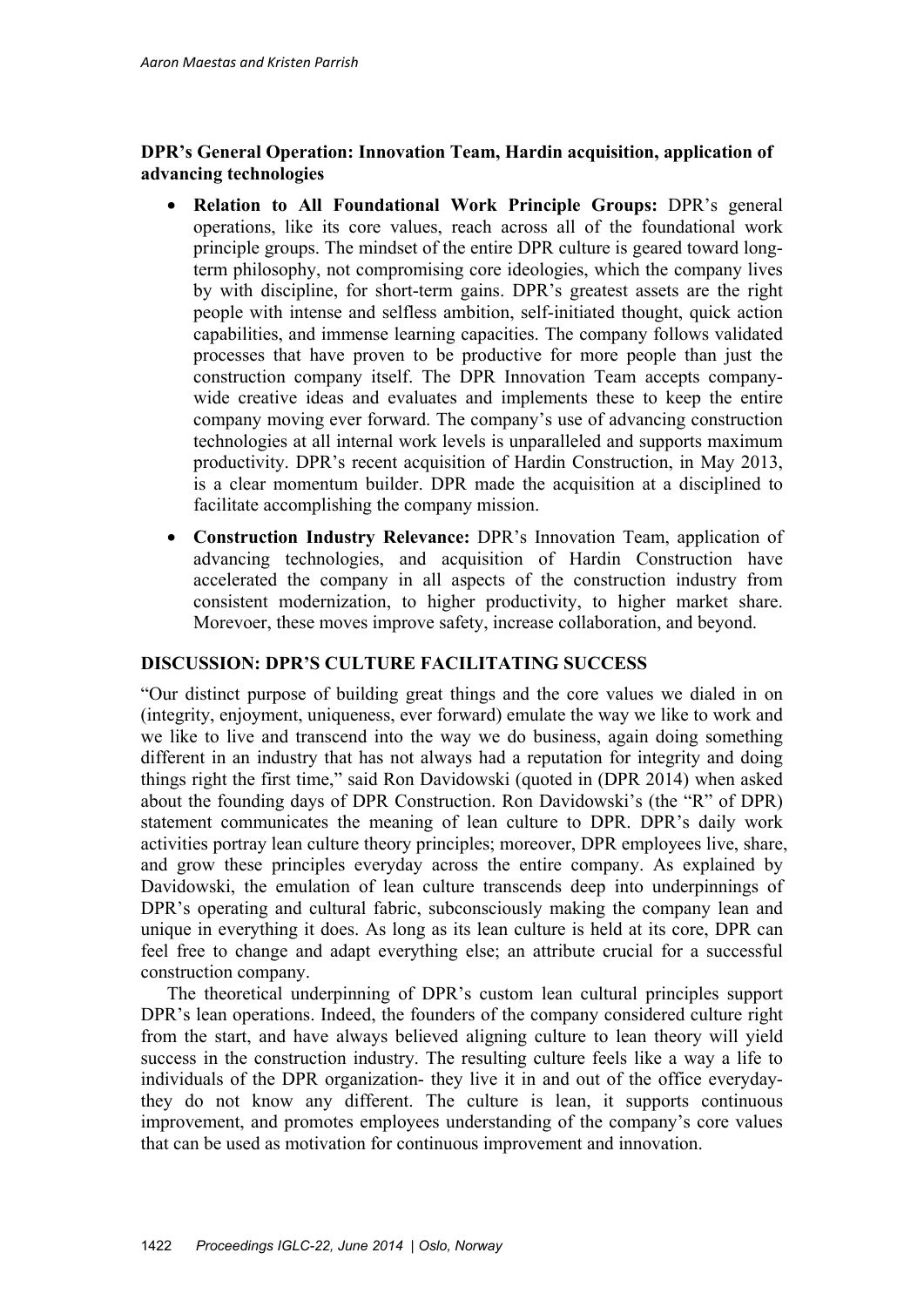It was DPR's belief in the theory of a lean culture that led the organization to select founding principles that addressed and formed a company culture. DPR's success in customizing and adapting these principles (found in the foundational work) illustrates the benefit of lean culture.

## **LESSONS LEARNED AND RECOMMENDATIONS FOR OTHERS**

DPR Construction has realized success in their markets, and they attribute much of this success to their people and their culture. DPR reinforces their values and in turn, culture in a variety of ways, including:

- Posting the core values of the company, along with its mission, in every office and on every jobsite.
- Being people-centred in business and employment. For example, most DPR offices field recreational sports teams and include workout facilities at the office to support the health and well being of the employees.
- Mentoring employees in self-growth that aligns with the company culture.
- Evaluating a potential employee's "fit" with the DPR culture before making an employment decision.

While the aforementioned actions support and reinforce the culture, DPR employees emphasize the people-centric nature of the company. Thus, simply implementing the above actions may not yield a lean or successful organizational culture. Rather, to implement a culture similar to DPR's in another organization, top leadership must adopt a people-focused view and illustrate that view to employees in ways that make sense for the specific organization.

## **CONCLUSION**

DPR is an extremely active member of the IGLC community and is widely recognized and lauded for their implementation of lean construction. This paper examined DPR's culture and illustrated how DPR's culture maps to research in lean and culture theory. The authors argue that theory provides a roadmap of sorts, offering guidance on potential causal relationships and thus aiding in decision-making. DPR's foundational principles, specifically, align with so-called lean culture theory presented in the work of Collins and Liker. Moreover, this paper presented the foundational principles of DPR and highlighted how these support a company culture that embraces lean. DPR is a leader in lean construction, and while this is undoubtedly attributable to many factors, this paper presented a compelling case for culture being at least one such factor.

## **ACKNOWLEDGEMENTS**

The authors thank the DPR Phoenix office for their insights into DPR's culture and for their willingness to support development of this paper. Any opinions, findings, conclusions, or recommendations expressed in this paper are those of the writers and do not necessarily reflect the views of DPR.